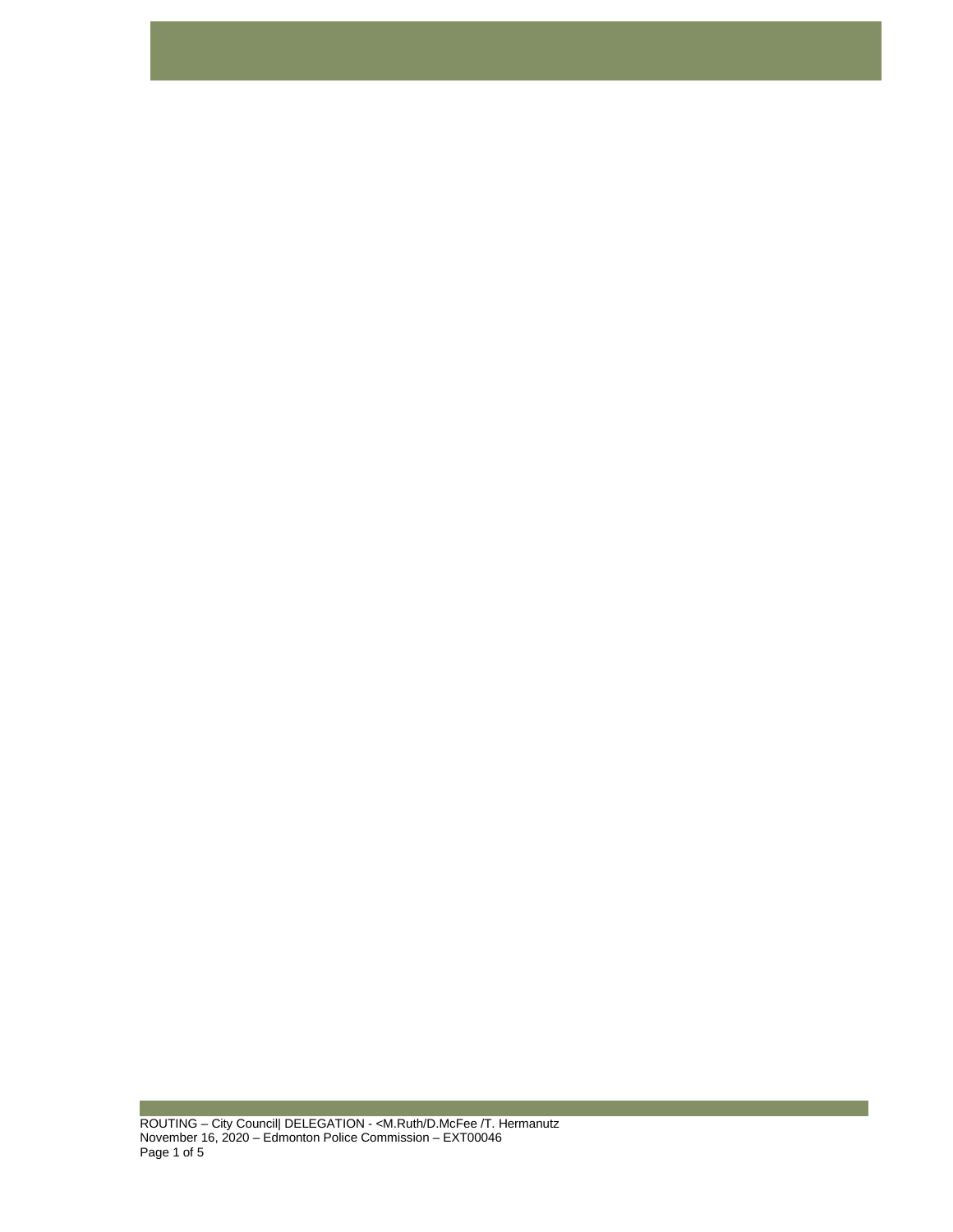# **Uniform, Vehicle Livery, Training and Enforcement Tactics**

**Analysis**

#### **Recommendation**

That the November 16, 2020 Edmonton Police Commission report EXT00046 be received for information.

# **Previous Council/Committee Action**

At the July 6/8, 2020 City Council meeting the following motion was passed:

"An analysis on how things like uniform colour and design, and vehicle livery and design, can be adjusted to put forward a different face to the public, and how certain training and enforcement tactics can be adjusted to support greater professionalism in the service."

# **Executive Summary**

This report discusses in detail several concerns from the July 8<sup>th</sup> City Council meeting relating to vehicle livery, uniforms, tactics, and training. It explains the rationale behind why certain techniques and types of equipment are used by the Edmonton Police Service (EPS). It also discusses the limitations facing Council relating to any changes they wish to make to the operations of the EPS. Attachment 1 provides further information on all of these topics. Attachment 2 directly address some incomplete media coverage involving in-custody deaths. The attachment provides additional information as to the circumstances surrounding those deaths.

### **Report**

### Existing Oversight

The Edmonton Police Commission has oversight of the EPS. It is also regulated or monitored by several other sources and statutes, including the Charter of Rights and Freedoms, the Criminal Code of Canada, Alberta Police Act, provincial and federal case law, provincial standards, the Alberta Serious Incident Response Team, the Alberta Association of Chiefs of Police and the Alberta Association of Police Governance. Each of these agencies establishes protocols or operating procedures that EPS must adhere to. Should City Council wish to change any element of EPS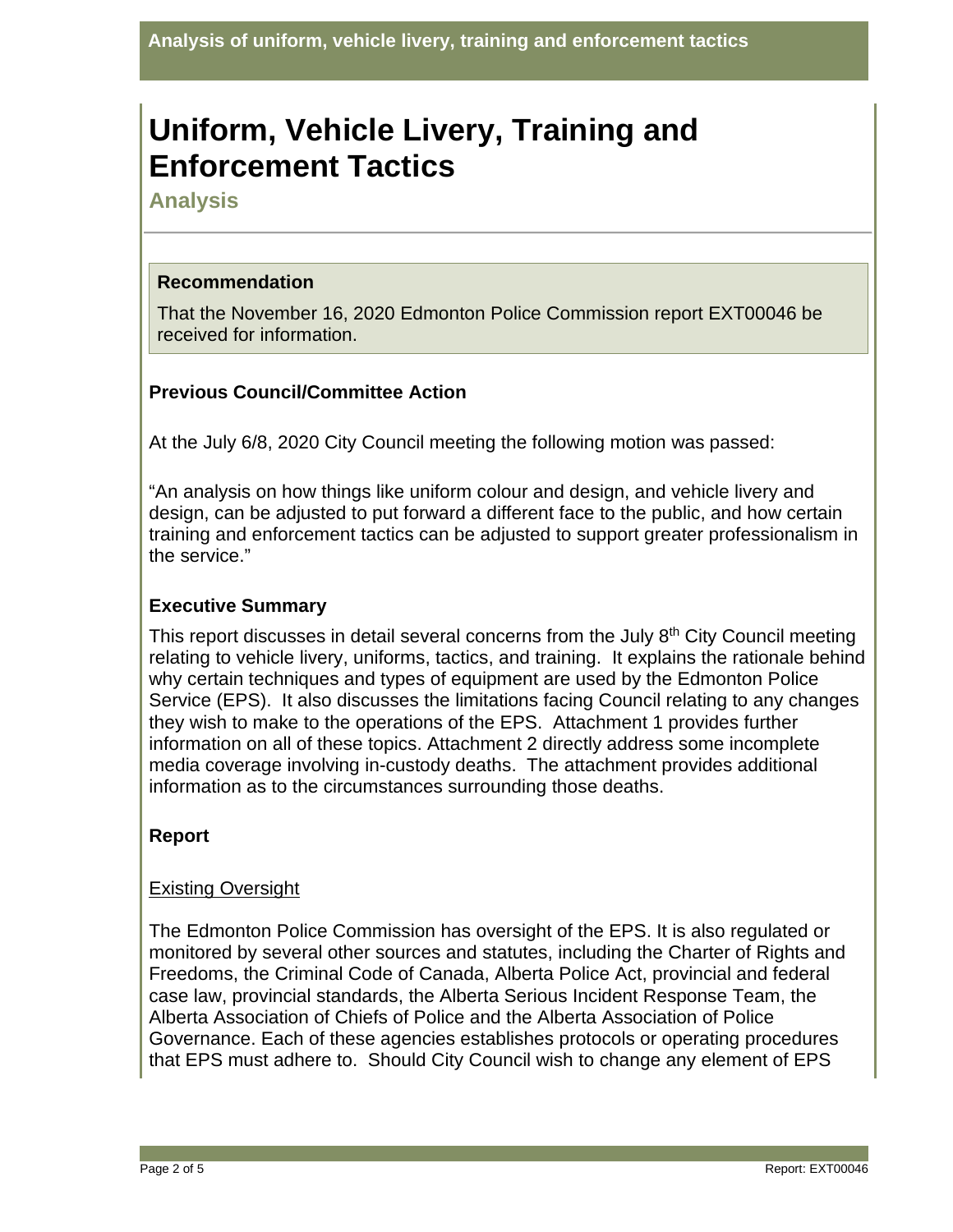operations, those changes will likely need to be reviewed and approved by one or more of these agencies.

#### Uniform Colour and Design

After reviewing the impact that uniform design and colour have on the perception of police officers, we believe that efforts to improve the professionalism of the officer wearing the uniform would be more productive than changing the uniform itself. Police officers need to be immediately distinguishable from all others on a scene, and the uniform achieves that purpose.

Tactical and Canine officers have different uniform requirements than a patrol officer, which explains why their uniforms have a more muted look. They frequently work in high risk situations and have a need for interoperability with the other agencies, like the RCMP. They also need the ability to conceal their presence if required, which is why the current ranger green - coloured uniform is used.

#### Vehicle Livery

The design of EPS vehicles was changed in 2011, as the organization was experiencing difficulty with white Ford Crown Victoria vehicles from other non-policing agencies being mistaken for EPS patrol vehicles. Citizens were complaining that "police cars" were ignoring their needs when, in fact the vehicles belonged to other agencies. The current design is immediately recognizable as a police vehicle and cannot be confused with other vehicles. Our review indicates that, as with the uniforms, a change in vehicle design does nothing to change the attitude and professionalism of the driver behind the wheel.

### Training

Training and education are essential to providing equitable and efficient policing to the citizens of Edmonton. In order to accomplish this, we recognize that the amount of training time needs to increase for all police officers. Specific suggestions for training are outlined in Attachment 1. Any reduction of funding or re-appropriation of funding to uniform or vehicle purchases would hinder the necessary training and development of the membership even more.

### Enforcement Tactics

In policing terms, enforcement tactics are most commonly referred to as "use of force". Force can range from a verbal instruction from a police officer to lethal force.

The use of force is an unpleasant but necessary reality in the world of policing. A police officer's use of force is governed by the Criminal Code of Canada. The law is clear - police can use as much force as is reasonably necessary to effect a lawful arrest. In Alberta, use of force is highly regulated. The EPS cannot simply add or change use of force techniques. Police must subject any changes to an approved use of force option to a provincial standard review.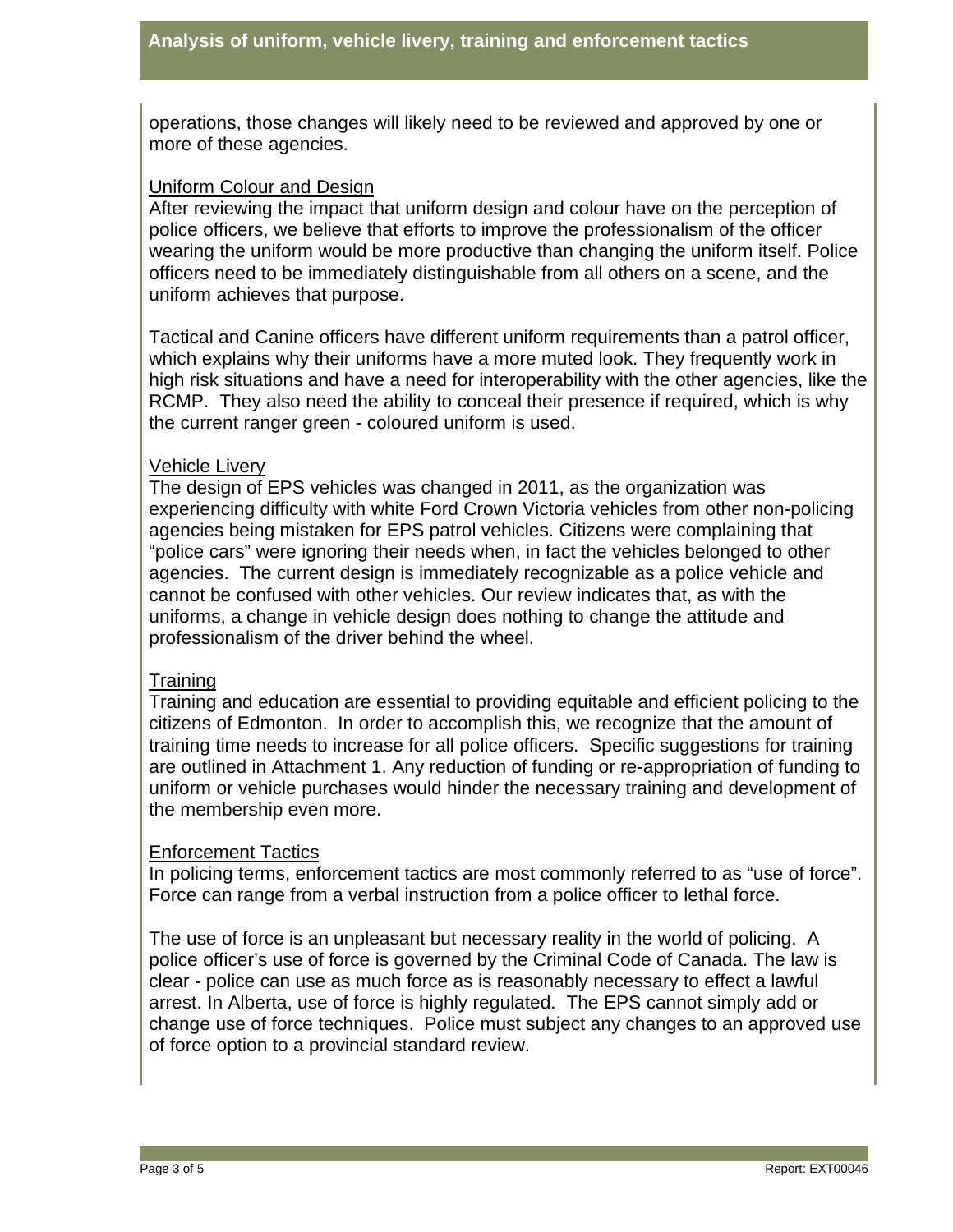No police officer sets out to use force in a given situation, as they run the risk of injuring themselves or others. However, there are occasions that an individual will use physical violence as a way of escaping from or harming the police officer or the public, and a police officer must be prepared to respond. Use of force is used to bring about a safe resolution if the subject does not comply with the officer's de-escalation and voice commands.

Armoured Rescue Vehicles (ARV's) bring a unique tool to the resources available to a police officer on a scene. First and foremost, the two EPS ARV's are used for rescues in the event that an injured police officer or citizen needs to be safely removed from a dangerous scene. Secondly, their presence also serves as a de-escalation tool to dissuade an individual from either attacking the public or police, or attempting to escape and potentially cause injury or death. They are also used to create a barrier between a threat and a member of the public or police. Finally, the vehicles allow Tactical members the opportunity to safely put themselves closer to the subject, to identify threats and make appropriate responses. Note that the word "armoured" refers to the reinforced steel panels. The vehicles themselves carry no weapons.

As of mid September, there have been 101 shooting incidents reported to the police, and 756 firearms recovered. It is imperative that police officers have the equipment necessary to respond to these shooting incidences while safely protecting themselves and the surrounding public. While some might feel that this is "militarization", our practices and equipment contribute significantly to citizen safety during criminal or public risk events.

# **Conclusions**

As noted earlier, there are several areas where EPS training could be enhanced. A long-term organizational training strategy, prepared with the involvement of the community, would be of value. Additionally, expanding on training opportunities to address areas such as bias awareness, mental health and historical trauma are being considered. Alternate forms of training for mandatory topics could be explored along with the use of contemporary adult learning strategies. Some of the training currently provided to new recruits could be enhanced and available to all police officers in EPS.

In the "use of force" area, the amount of peer intervention training could be expanded. This training places a responsibility on each officer to monitor the action of other police officers and intervene when actions become excessive.

As time and resources allow, these topics and others will be considered by the Training Advisory Committee.